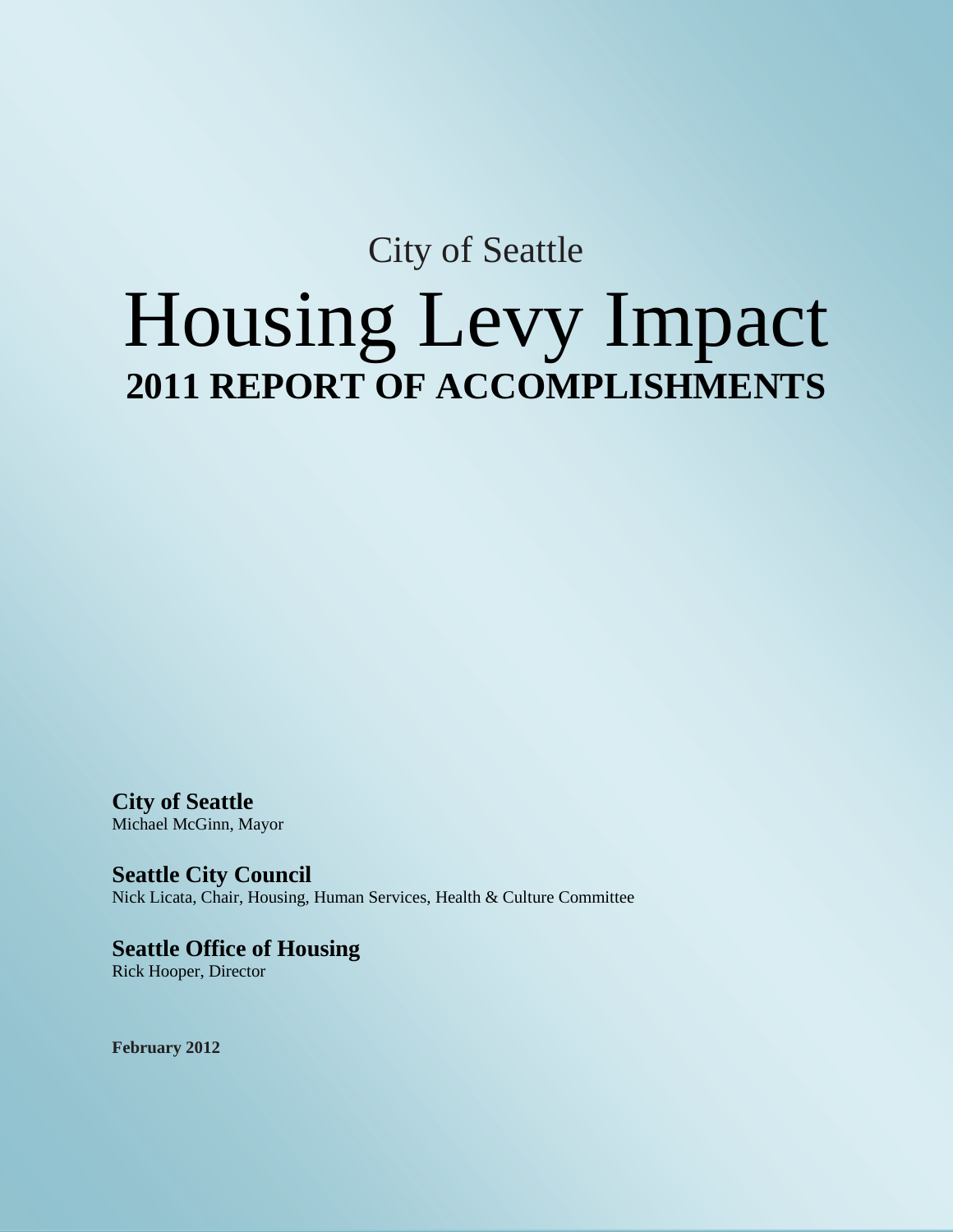### **Housing Levy Oversight Committee**

Josephine Tamayo Murray, Chair, Catholic Community Services of Western Washington Hal Ferris, Vice Chair, Spectrum Development Solutions Jerry DeGrieck, Office of Mayor McGinn Marty Kooistra, Habitat for Humanity of Seattle/South King County Dan Landes, Puget Sound Regional Council Nicole Macri, Downtown Emergency Service Center Erika Malone, National Community Land Trust Network Kollin Min, Bill & Melinda Gates Foundation Zsche Navarre Traci Ratzliff, City Council Central Staff Christine Roveda Rush, Wells Fargo Bank Steve Walker, Washington State Housing Finance Commission Maiko Winkler-Chin, Seattle Chinatown International District Public Development Authority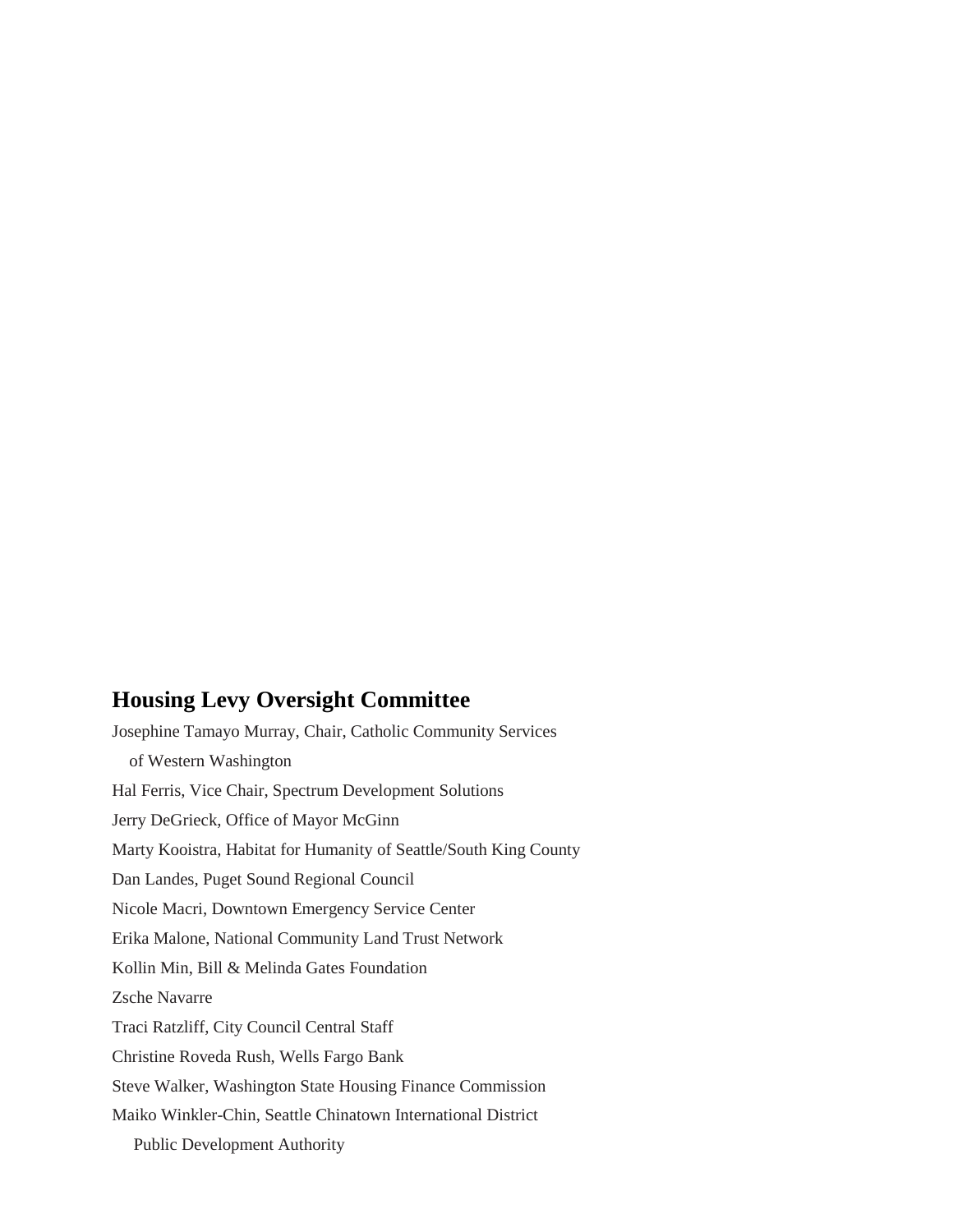*Seattle Housing Levy funds programs that create and preserve affordable rental housing, assist first-time homebuyers to purchase a home, and provide emergency rent assistance to prevent homelessness. This funding directly assists some of the most vulnerable people in our community – homeless families and individuals, seniors and people with disabilities living on fixed incomes – as well as people working for low wages who struggle to make ends meet.*

## *An opportunity to live in a safe, affordable home*

#### *Affordable Rental Housing*

 More than half the Levy's Rental Production and Preservation Program funding is dedicated to serving households earning below 30% of the median income, up to \$18,500 for a single person or \$30,800 for a three-person family. This includes our neighbors with the fewest resources – seniors and people with disabilities who live on social security alone, and people with minimum wage jobs and those unable to find full-time work. This also includes people experiencing the crisis of homelessness – families facing economic hardship and domestic violence, and homelessness and people with severe disabilities who've lived on the street and need both housing and supportive services.

 The rest of the Rental Production and Preservation funding provides affordable rental housing for people earning up to 60% of median income, about \$37,000 for a single person or \$47,500 for a family of three. People who fall into this income bracket provide valuable everyday services to Seattle residents and visitors – food service workers, hotel staff, retail sales persons, child care providers and office support workers.

#### *Homeownership Opportunities*

 The Homebuyer Program assists first-time buyers earning up to 80% of area median income, up to \$45,500 for a single person and \$58,500 for a three-person family, giving them an opportunity to live close to where they work. These families include a variety of moderatincome workers, such as hotel, office and retail workers, teachers and other school employees, people providing bookkeeping, copywriting and technology support, plus those working in health and social services.

#### *Preventing Homelessness*

 Beginning in 2012, Levy funding will provide rental assistance to help individuals and families manage short-term economic crises to prevent homelessness and, for those who have become homeless, to rapidly regain stable housing.

#### *Helping neighbors weather the current economic downturn*

Affordable housing produced over past several decades assists many people in our community who are struggling with reduced incomes and employment opportunities. Rental housing is kept affordable for a minimum of 50 years – there are now over 10,000 City-funded apartments available for lower-income Seattle residents. In addition, over 800 homebuyers purchased their first home with affordable Cityfunded loans, avoiding risky mortgage loans that have fueled the current foreclosure crisis. The investment that Seattle voters made in affordable housing also creates job, particularly in the hardest-hit construction sector.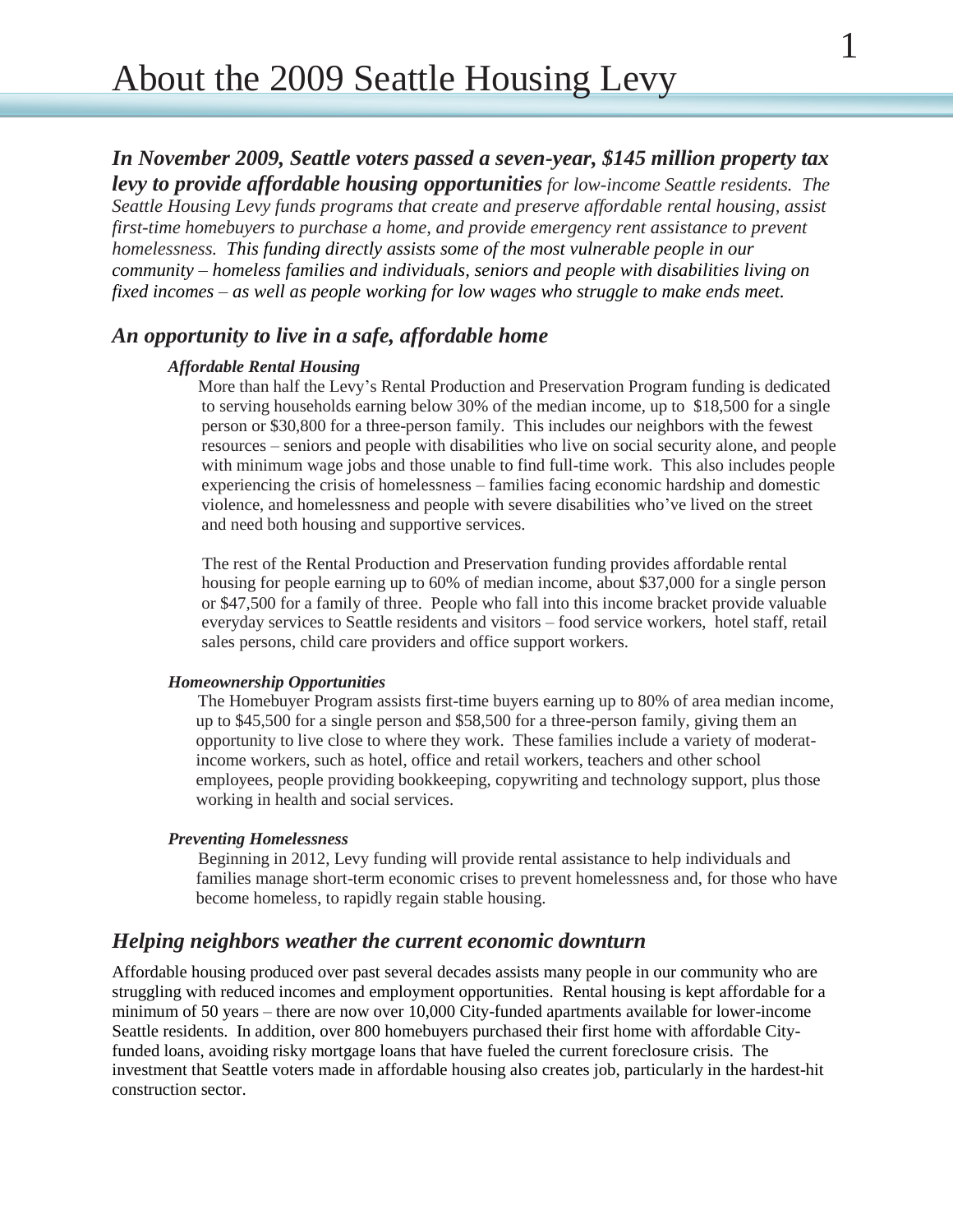## **Summary of Levy Fund Allocation in 2011**

In 2011, the second year of the 2009 Housing Levy, three programs awarded Levy funds:

- Rental Production & Preservation Program awarded \$17.7 million to five housing developments with 339 affordable units.
- One agency received an Acquisition & Opportunity loan totaling \$800,000 to secure a future project site; three prior loans were repaid.
- Homebuyer Program committed \$1.3 million to five lending programs that will assist approximately 27 first-time homebuyers.

The Operating & Maintenance Program and the Rental Assistance Program will begin awarding funds in 2012. Details about each of the Levy programs begin on page 3.

## **2009 Housing Levy Cumulative Funding**

The following table summarizes funding and production in 2010 and 2011 for each Levy program. The three programs awarding funds are on track to meet the Levy's seven-year production goals.

|                                                          | <b>Funding</b>                                 |                                                 | <b>Housing Produced</b>  |                                                  |
|----------------------------------------------------------|------------------------------------------------|-------------------------------------------------|--------------------------|--------------------------------------------------|
| <b>Levy Program</b>                                      | <b>Total Levy</b><br><b>Funding</b><br>7 years | <b>Funding</b><br><b>Committed</b><br>2010-2011 | Levy<br>Goals<br>7 years | <b>Housing</b><br><b>Production</b><br>2010-2011 |
| <b>Rental Production &amp; Preservation</b>              | \$104m                                         | \$29.2m                                         | 1,670<br>rental units    | 788                                              |
| <b>Acquisition &amp; Opportunity Loans</b>               | \$6.5m                                         | \$2.3m                                          | 175 housing<br>units     | 125                                              |
| <b>Operating &amp; Maintenance</b>                       | \$14.4m                                        | <b>NA</b>                                       | 220<br>rental units      | <b>NA</b>                                        |
| <b>Homebuyer Assistance</b>                              | \$9.1m                                         | \$2.5m                                          | 180 home<br>purchases    | 55                                               |
| <b>Rental Assistance / Homeless</b><br><b>Prevention</b> | \$4.25m                                        | NA                                              | 3,025<br>households      | <b>NA</b>                                        |

#### **Seattle Housing Levy Summary Funding Awards and Housing to be Produced, 2010-2011**

 $1$  Acquisition & Opportunity Loans are short-term loans made with other 2009 Levy program funds that are not yet expended. Funded projects are anticipated to receive permanent financing through the Levy Rental Production and Preservation Program or Homebuyer Program, so housing units may be counted in both programs.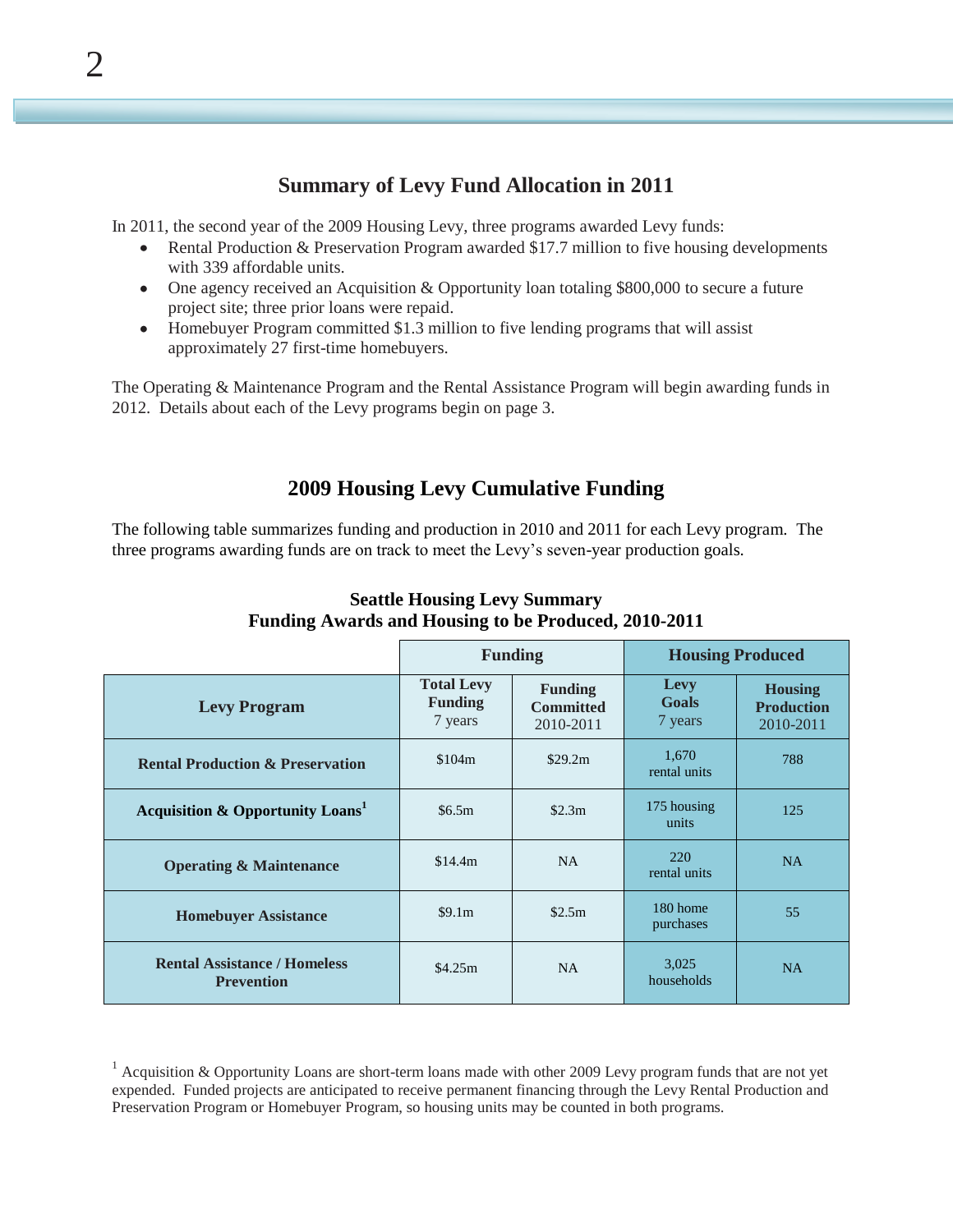*The largest Levy program provides approximately \$14.7 million annually in capital funds to support development of affordable rental housing. Levy funds serve vulnerable people in communities throughout the city, and leverage other public and private investment for housing. The program funds:*

- *New construction or acquisition and rehabilitation to preserve housing*
- *Housing that provides supportive services as needed for residents with special needs*
- *Housing that will serve eligible residents for a minimum of 50 years*  $\bullet$

## **2011 Funding Summary**

The Rental Production & Preservation Program funded five housing developments that will provide 339 affordable rental units, and awarded additional funding to one previously funded project. The funding included \$17.7 million in 2009 Levy funds and \$4.5 million in other City-administered funds. A portion of the Levy funding allocated this year, \$2.25 million, was previously awarded to projects in 2010, and then replaced by other City funds that were facing expenditure deadlines. The number of housing projects and units funded in 2010 is the same as previously reported. See the table on Page11 for project details.

The five new projects address the funding priorities in the current Levy Administrative  $\&$  Financial Plan:

#### *Housing for families, individuals and youth, including chronically homeless individuals with disabling conditions:*

- Delridge Supportive Housing, Downtown Emergency Service Center: 66 units
- Aurora Supportive Housing, Catholic Housing Services: 71 units  $\bullet$
- $\bullet$ Sand Point Supportive Housing, Solid Ground: 54 units

*Housing for seniors and people with disabilities:* The homeless projects above will provide extensive services to help people with serious disabling conditions achieve housing stability. In addition, OH awarded non-Levy funding to construct a 62-unit senior housing development in Southeast Seattle, and to make repairs on four Seattle Housing Authority buildings for seniors and people with disabilities.

#### *Housing for low-wage working families and individuals:*

- $\bullet$  12<sup>th</sup> Avenue Arts, Capitol Hill Housing: 88 units
- Impact Family Village, Urban Impact and Mercy Housing: 60 units

#### **Housing Affordability 2010-2011**

Funding awarded in 2010 and 2011 met the affordability requirements established in the Levy ordinance. At least 60% of program funding must support housing that will serve extremely low-income households below 30% of median income. No more than 10% of funding may serve households at 60% to 80% of median income. The remaining funding must support housing serving households at 30% to 60% of median income.

| <b>Affordability</b><br><b>Level</b> | <b>Affordability Policy</b><br>% of Funds | <b>Funds Awarded</b><br>in $2010 - 2011$ | Percent of<br><b>Funds Awarded</b> |
|--------------------------------------|-------------------------------------------|------------------------------------------|------------------------------------|
| $0 - 30\%$ AMI                       | At least 60%                              | \$18.5 million                           | 63%                                |
| $31 - 60\%$ AMI                      | Up to $40\%$                              | \$10.7 million                           | 27%                                |
| $61 - 80\%$ AMI                      | Up to $10\%$                              |                                          | $0\%$                              |

*AMI: Area median income for Seattle, indexed by household size, established annually by the US Department of Housing and Urban Development (HUD)*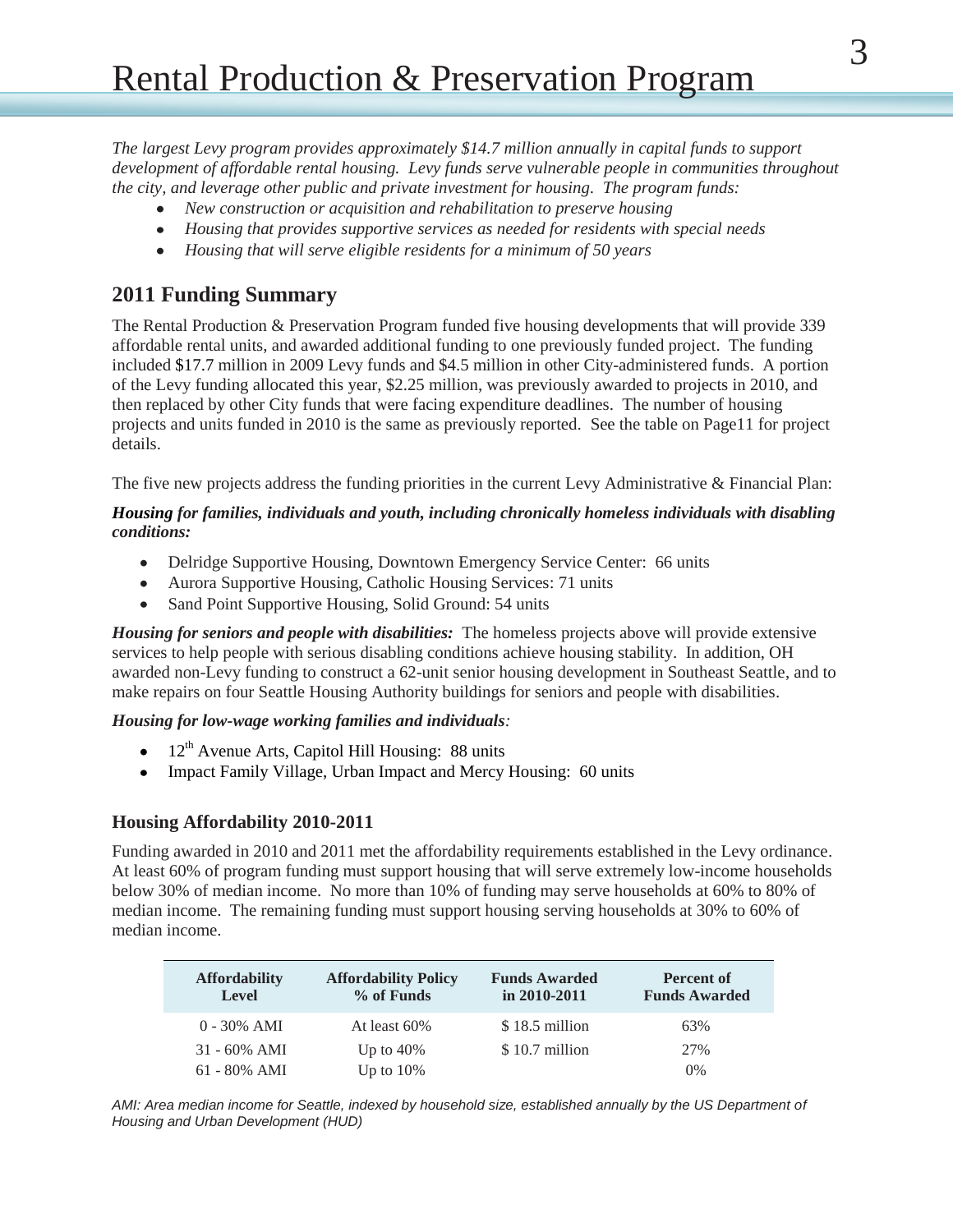#### **Capital Funds Leveraged**

 $\boldsymbol{\varDelta}$ 

The success of the Rental Production & Preservation Program depends on leverage of other public and private funds. In the current economic climate, securing other capital sources has become more uncertain and challenging. Although these sources were diminished in 2011, the amount of capital funding to be leveraged by Levy-funded project is remarkable in this environment. Levy-funded housing developments will secure an estimated \$50 million – resulting in about \$72 million in total capital investment in lowincome housing development. This investment creates jobs – both construction and ongoing employment – and generates State and local revenue.

The following table shows the major sources of leverage funds. Tax credit equity investment by private sector partners continues to be the largest source. Private sector lending is also a significant source for housing developments that are able to support mortgage debt. The State Housing Trust Fund, which had limited funds available in 2010, continued to be an important resource.

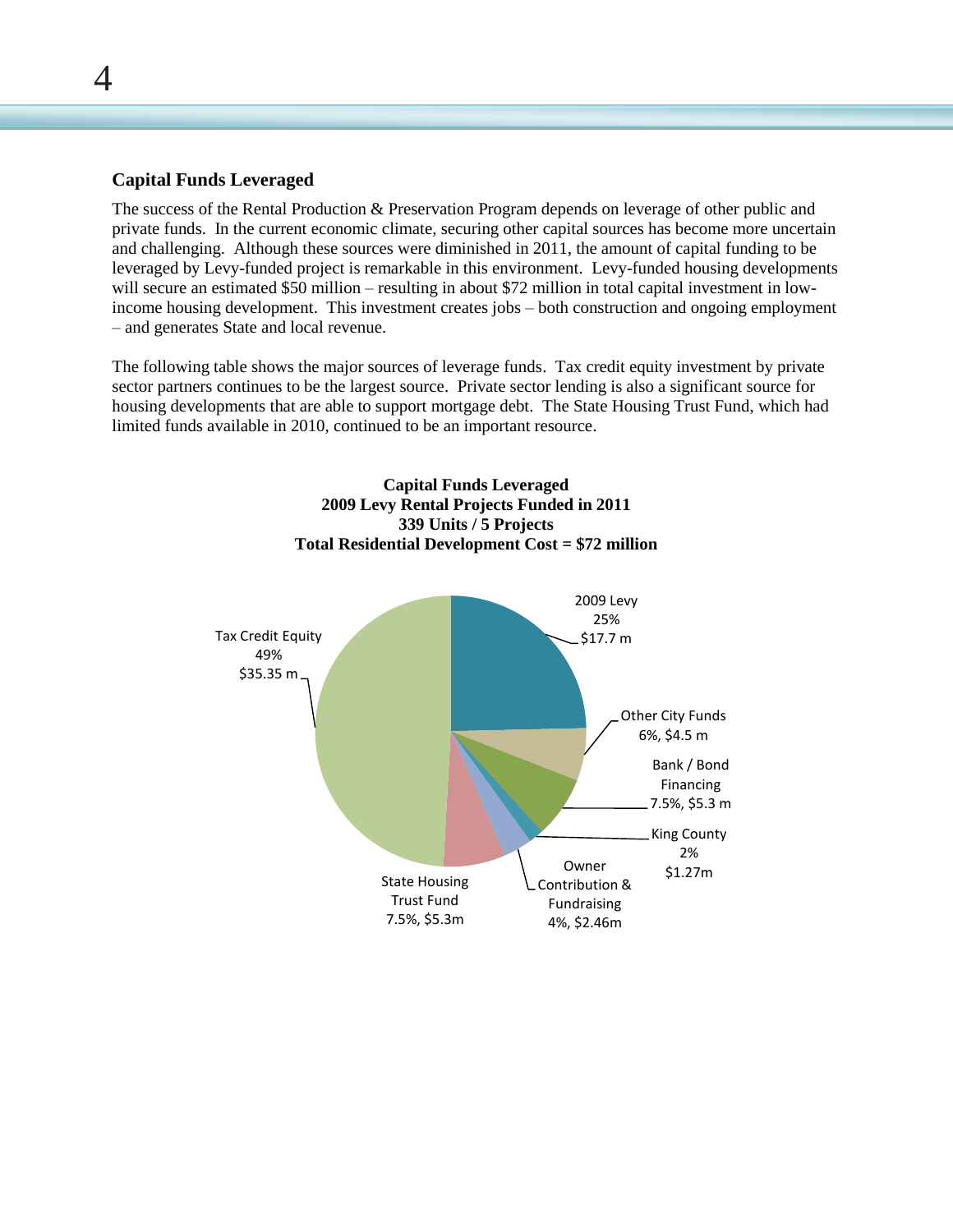## **Rental Projects Summary Information**

**Unit Affordability\***



\*AMI is Area Median Income, adjusted by household size. Unit rents are capped at amounts affordable to this income level, and units are rented to income-eligible residents.



#### **Project Location 2009 Levy Rental Projects Funded in 2011**

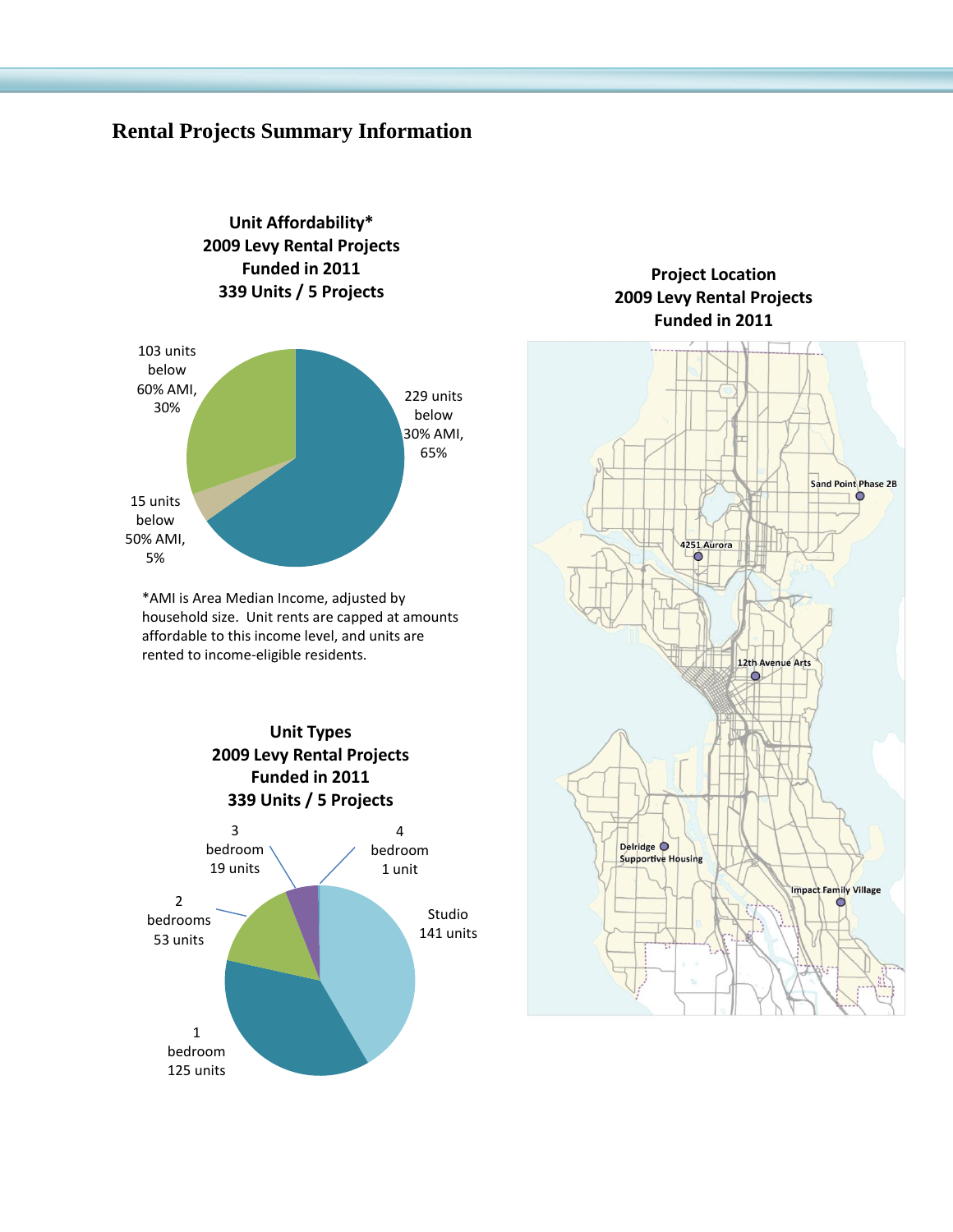# Acquisition & Opportunity Loans

*Acquisition & Opportunity Loans are a new strategy in the 2009 Housing Levy, designed to respond to opportunities in a slower economic environment. They provide short-term financing to encourage strategic acquisition of sites for low-income housing development, either rental or homeownership. These loans are expected to be repaid with permanent project financing, using City and non-City sources, producing housing that will provide long-term affordability.* 

- *Funding is prioritized for projects that take advantage of current market conditions with a low acquisition cost and/or projects expected to leverage significant capital, operating or services funding, and short-term acquisition financing is critical to achieving cost savings or leverage.*
- *Preference is given to development in high-capacity transit station areas and acquisition/rehab of existing buildings.*
- *Loans are available throughout the year to enable sponsors to acquire properties when they become available.*

**Available Funding.** The 2009 Housing Levy identified \$6.5 million for A&O Loans, using funds from other 2009 Levy programs that are not yet needed for planned projects. In addition, the City Council provided authority for up to \$5 million in short-term acquisition lending using the fund balance of the Operating & Maintenance Program from prior levies.

## **2011 Approved Loans**

6

One housing development received a Levy-funded acquisition loan, using O&M fund balances from prior levies:

**Downtown Emergency Service Center**, \$800,000, to acquire a vacant site on Delridge Way for  $\bullet$ a proposed 66-unit supportive housing development. The acquisition loan enabled DESC to close in 2011, taking advantage of a favorable purchase price. This project – Delridge Supportive Housing -- received Levy Rental Production & Preservation funds in 2011. The A&O Loan will be repaid when the remaining capital development sources have been secured.

## **Loans Repaid During 2011**

Three Levy acquisition loans approved in 2010 have been repaid. All three received permanent financing through Levy programs.

- Low Income Housing Institute, Jackson Senior Housing under construction
- Downtown Emergency Service Center, Aurora Supportive Housing under construction
- Homestead Community Land Trust, Wolcott Homes construction completed and homes sold to first-time homebuyers

OH currently has three outstanding acquisition loans with a combined balance of \$2.8 million.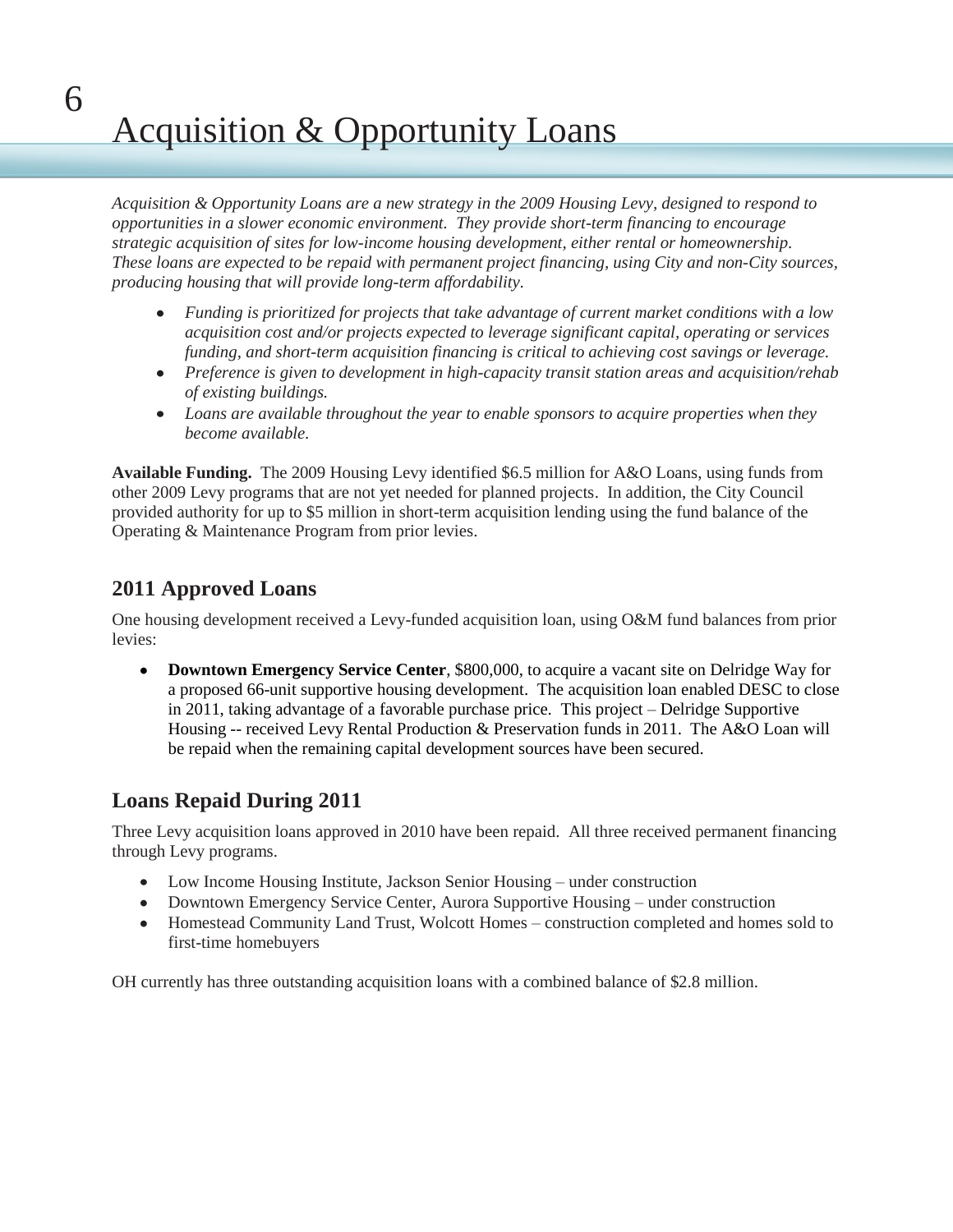*The Operating & Maintenance (O&M) Program provides annual subsidies for buildings that serve extremely low-income residents who pay very low rents that are insufficient to support building operations. Levy funds provide supplemental operating income to ensure that the City-assisted housing is well maintained and financially viable.* 

- *Funds are awarded to housing that has received Levy capital funds and will serve extremely*   $\bullet$ *low income and/or homeless residents below 30% of median income.*
- *Projects receive a 20-year operating support commitment. Funds are allocated each year to fill the gap between project income and expenses, up to a maximum of \$2,500 per unit per year, with future adjustments for inflation.*

**Additional Operating Support Using Section 8 Vouchers.** Projects that receive capital funding through the Levy may apply for project-based Section 8 vouchers. The Seattle Housing Authority committed 500 Section 8 vouchers over the seven-year term of the Housing Levy, depending on availability of federal funds. As with the Levy O&M funding, housing with Section 8 vouchers must serve households that have incomes below 30% of median income. Voucher awards are subject to the approval of the Seattle Housing Authority Director.

## **2011 Funding Commitments**

O&M awards are made to previously funded Levy projects that will begin operating within the next year. The projects are reviewed in coordination with other funders through the King County Operating, Rent Assistance and Services (ORS) funding round, which allows strategic allocation of federal and local sources as projects come on line.

In 2011, a housing development that received capital funding through the prior 2002 Housing Levy applied for operating and services funding. The 2002 Levy O&M Program made its final 20-year funding commitment to this project, which also received services funding through the ORS process.

**Compass Housing Alliance, Nyer Urness House**: \$60,110 annual subsidy for permanent supportive housing in Ballard. The project will house veterans, chronically homeless persons, people with significant drug and alcohol addictions or chronic medical conditions, persons exiting the Medical Respite Program, and people who are high users of emergency shelter and sobering services. O&M will support 70 units serving households below 30% AMI.

OH will begin awarding 2009 Levy O&M funds in 2012.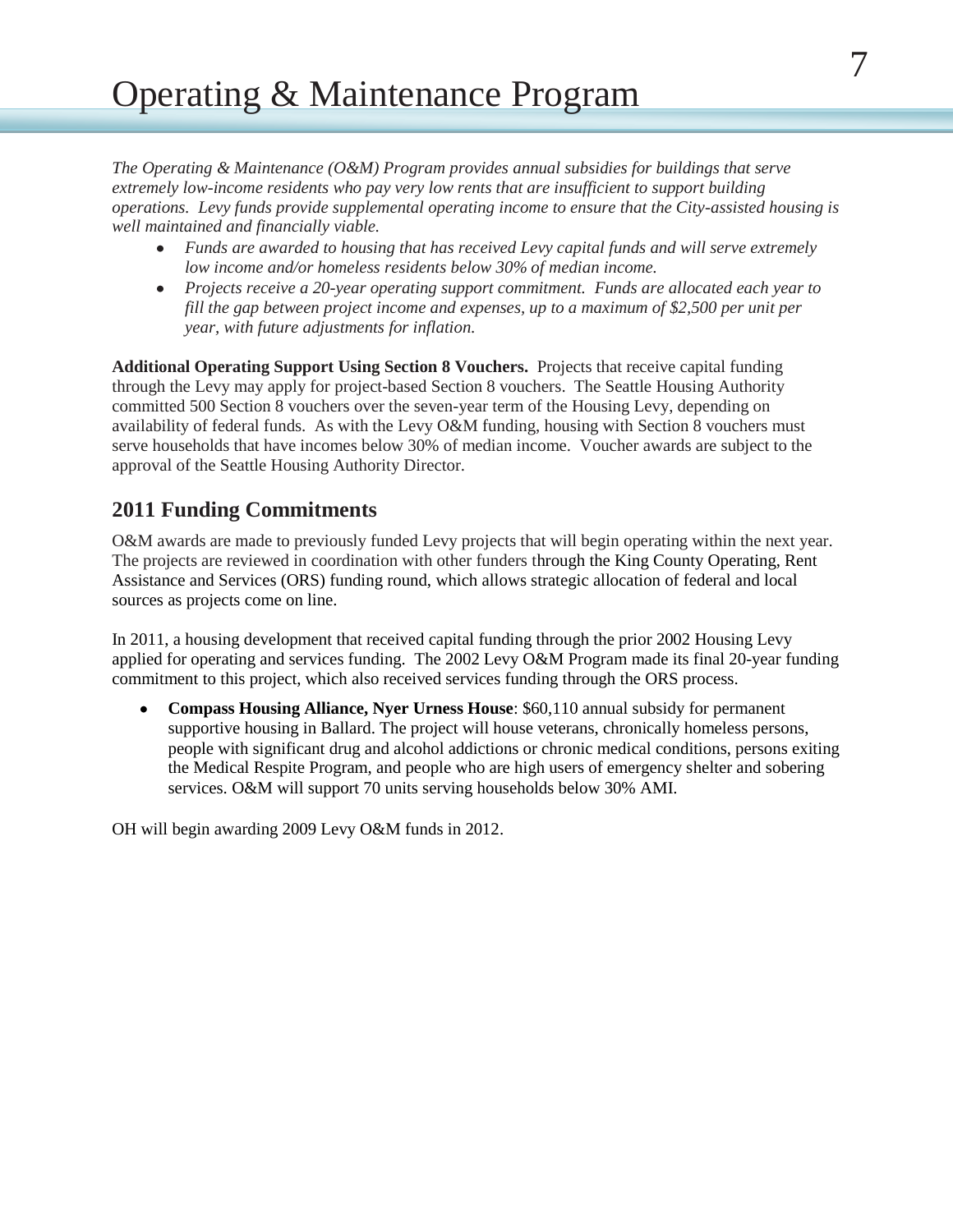*The Homebuyer Program creates affordable homeownership opportunities through low-interest deferred loans to first-time homebuyers and loans to nonprofits. Eligible homebuyers may purchase a single family home, townhome or condominium anywhere in Seattle. Approximately \$1.3 million in new funding is available annually, plus any loan repayments from prior housing levies.* 

- *Homebuyers apply for assistance through nonprofit housing agencies, participating lenders,*   $\bullet$ *and housing developers that have received an allocation of City funds.*
- *The program provides deferred loans up to \$55,000, depending on each borrower's need.*   $\bullet$ *Borrowers may receive larger loans, up to \$70,000, if City funds are pooled with other subsidies and the average City subsidy is no greater than \$45,000 per loan.*
- *Loans are repaid upon resale or refinancing, providing revolving funds for additional*   $\bullet$ *homebuyer loans, or are invested in homes that will remain affordable in perpetuity.*

## **2011 Funding Commitments**

OH awarded \$1.3 million in Levy funds and \$1.5 million in other OH sources to five lending programs. The programs will assist approximately 65 homebuyers, of whom about 27 will receive Levy-funded loans, over the next 12 to 18 months.

- **Habitat for Humanity:** \$195,000 Levy, \$25,000 other OH funds. Habitat will assist four homebuyers at Rainier Vista, within <sup>1</sup>/<sub>2</sub> mile of the Columbia City light rail station.
- **Homestead Community Land Trust***:* \$510,000 Levy, \$834,564 other OH funds. Homestead will acquire up to 26 homes; a number of the homes are available through partnerships with developers who offer reduced purchase price of the home or land.
- **HomeSight***:* \$420,000 Levy, \$187,423 other OH funds. Seattle funds will be matched with Housing  $\bullet$ Trust Fund dollars in HomeSight's pooled lending program to assist up to 14 homebuyers.
- **Parkview Services***:* \$135,000 Levy. Parkview Services specializes in serving the needs of people living with disabilities, and expects to assist 3 first-time homebuyers.
- **Washington State Housing Finance Commission**: \$40,000 Levy, \$500,000 other OH funds*.* The  $\bullet$ Commission will assist up to 18 homebuyers, matching City funding with up to \$15,000 per buyer with its own House Key Plus down payment assistance program.

## **2011 Home Purchases**

In 2011, twenty-eight buyers purchased homes their first home – 26 using previously awarded Levy funds and two using "Levy match" loans made with non-City funds as part of HomeSight's loan pool. The average Levy loan amount was \$38,510.

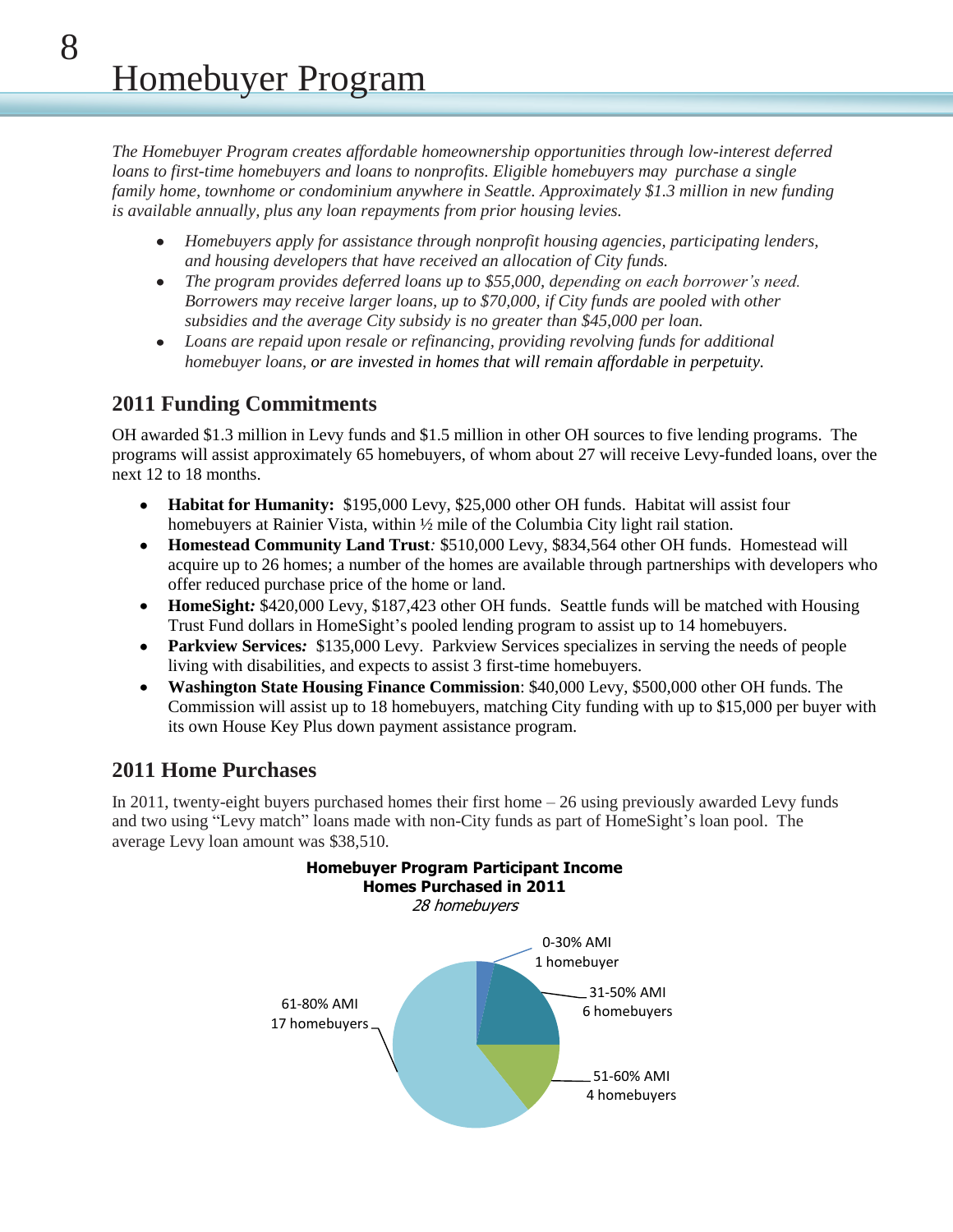*The Rental Assistance Program provides temporary rent assistance to individuals and families who are at risk of homelessness due to job loss, illness, or other family crisis. It is also available to help families or individuals who have already lost their housing. Beginning in 2012, approximately \$850,000 will be available annually. The program supports:*

- $\bullet$ *Temporary assistance to prevent eviction*
- *Funding for move-in expenses and other costs to access housing.*
- *Referrals to services and benefits that will help the family or individual maintain stable housing.*

### **Program Development**

The Human Services Department, which administers the Rental Assistance Program, developed policy guidelines over the past two years. The program was built on HSD's existing Homelessness Prevention Program, funded by the federal Homelessness Prevention and Rapid Rehousing Grant stimulus dollars and other local funds. In Spring 2011 Seattle City Council adopted Rental Assistance Program policies in the Levy Administrative & Financial Plan for 2012-2013.

HSD announced availability of Levy funding in Summer 2011 as part of its Homelessness Prevention Program. The YWCA, YMCA, Wellspring Family Services, Solid Ground, Neighborhood House, Muslim Housing, International District Housing Alliance were selected as providers.

The program started January 2012. Program funding and outcomes will be reported in the 2012 Housing Levy Annual Report.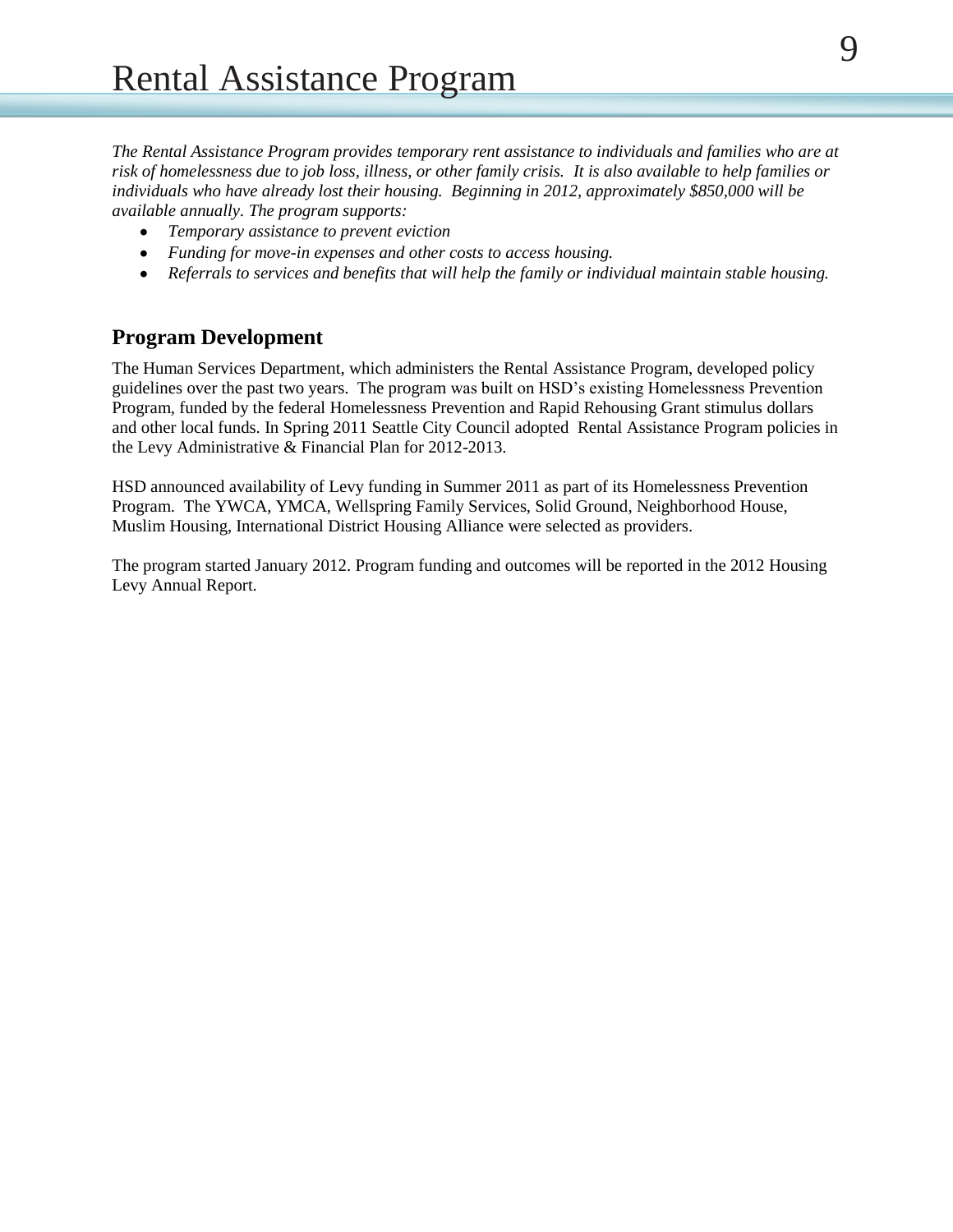#### **Administrative & Financial Plan**

Housing Levy programs are guided by policies in the Levy Administrative & Financial Plan adopted by the City Council every two years. The plan is prepared by the Seattle Office of Housing, with the participation of the Seattle Department of Human Services, the Housing Levy Oversight Committee, and the involvement of stakeholders for each of the five Levy programs.

#### **Allocation of Levy Funds**

All Levy programs award funds through a competitive application process. The Rental Production & Preservation funds are made available via a combined Notice of Fund Availability (NOFA) along with other housing funds administered by the Office of Housing and funds administered by other local and statewide funders. Applicants are typically nonprofit housing developers, sometimes in partnership with agencies that provide supportive services. Organizations that receive Levy funds commit to provide below-market-rate housing to low-income households for at least 50 years.

Operating & Maintenance Funds are also made available in a combined NOFA with other sources that support building operations, rental assistance, housing-based services and other housing assistance. This coordinated funding approach helps to maximize the operating and services funding that can be secured, enabling Levy-funded housing to serve extremely low-income and homeless people.

Levy Homebuyer Assistance funds, combined with federal funds administered by the Office of Housing, are awarded through a competitive process to housing development projects and/or mortgage lending programs. First-time homebuyers apply for down payment assistance loans through the selected lenders and nonprofit partners.

The availability of Acquisition & Opportunity Loans was announced in 2010. Unlike other Levy programs, applicants may submit project proposals on a rolling basis rather than a set deadline, enabling project sponsors to take advantage of market opportunities. This highly competitive program requires that applicants and projects meet additional selection criteria.

Rental Assistance funds are administered by the Seattle Human Services Department, which selected service providers via a Request for Investment process.

#### **Housing Levy Oversight Committee**

A Housing Levy Oversight Committee is appointed by the Mayor and City Council to monitor the progress of Levy programs. The Oversight Committee reports to the Mayor and Council on program accomplishments and makes recommendations for policy changes in the Administrative & Financial Plan. The Oversight Committee typically meets quarterly and is staffed by the Office of Housing.